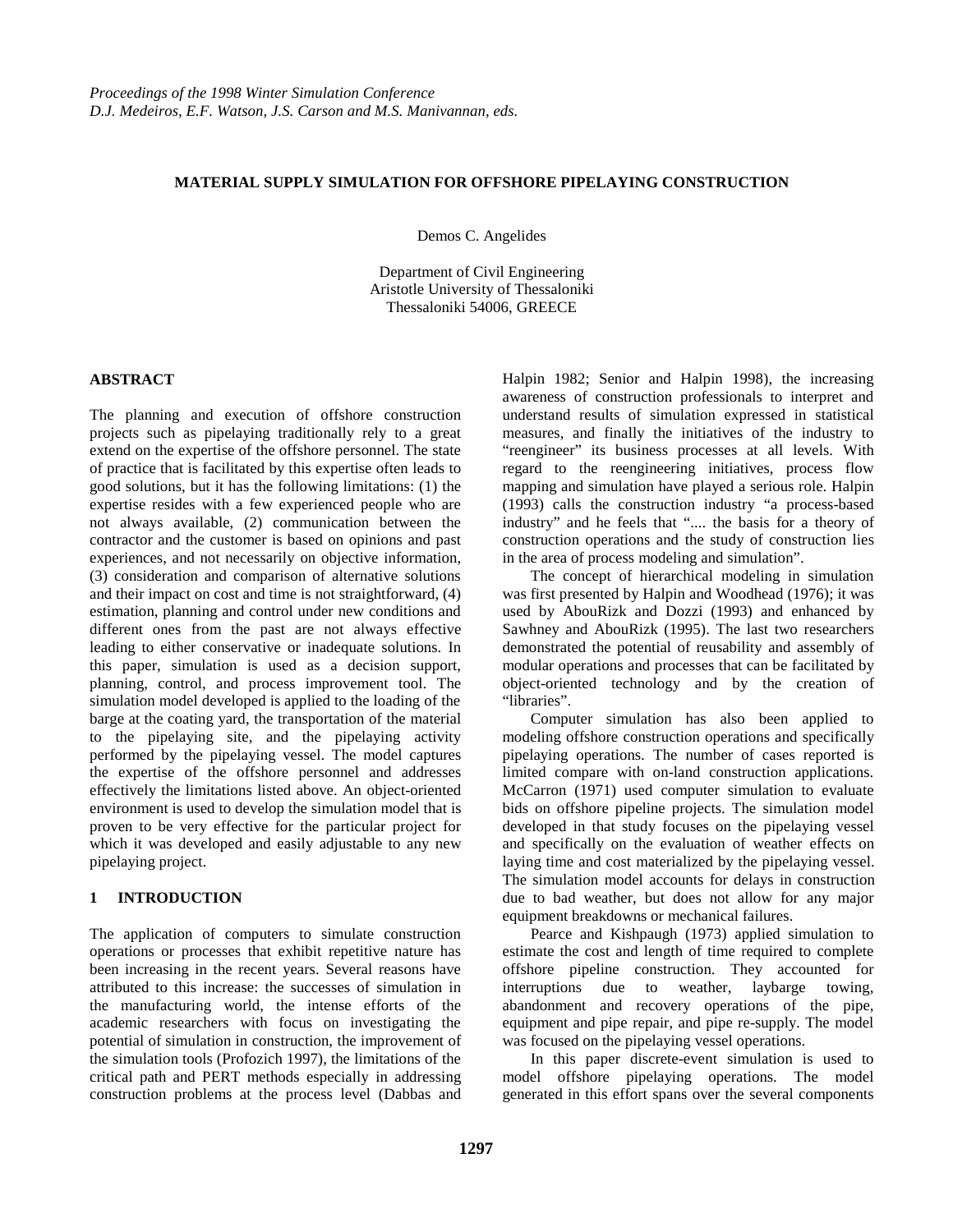of the pipelaying operations. The generic nature of the model due to its architecture, which is facilitated by an object-oriented computing environment and an integrated database, allows detailed customization of the model to all components of any pipelaying operation. In this paper in particular, the model is properly customized to represent more thoroughly the details of the movement of the fleet of the material barges and tugboats between the coating yard and the pipelaying vessel. Sufficient planning and controlling of the movement of the fleet is important for efficiently maintaining the material flow to the pipelaying vessel uninterrupted. The simulation model is demonstrated as both a planning tool prior to the commencement of the job and a control tool during the job execution. The paper is organized as follows. Section 2 states the problem definition and objectives. Section 3 outlines the simulation model developed. Section 4 presents the input data and the results of the simulation experiments, and compares the alternative solutions to the problem. Finally, the last section presents the conclusions.

# **2 PROBLEM DEFINITION AND OBJECTIVES**

# **2.1 Overall Description**

The safest and most efficient way to bring oil and gas ashore is through pipelines laid on the ocean floor. Laying pipelines is conducted with pipelaying vessels that include conventional barges and semisubmersibles. There are primarily three methods for laying pipelines: the conventional method called S-laying, the J-laying method and the reel methods.

In this study data of the S-laying method is used. In the S-laying method, the pipelaying vessels have a production line along the length of the vessel at which pipe sections are assembled sequentially at a series of welding stations manually or automatically. The continuous pipeline passes over the vessel stern and onto the stinger, which supports the pipe and prevents overstressing as it curves from an horizontal position downward the sea floor (see Fig. 1). The pipe undergoes a second bend above the contact point at sea bottom and comes to rest on the sea floor. The profile of the pipe looks like an "S" and this has generated the name S-laying. Meanwhile heavy anchors and strong cables restrain the pipelaying vessel. Periodically, the anchors are moved ahead individually to maintain a proper mooring pattern and allow continuous pipelaying progress, so as not to lose tension on the pipe and to allow the vessel to pull ahead.



Figure 1: Schematic of Conventional (S-laying) Pipelaying

## **2.2 Problem Details**

In this section, the overall pipelaying operations are described. Primarily the following operations are distinguished:

**(a) The Coating Yard.**- In this area steel pipe segments are coated with concrete to provide the weight necessary to counteract the buoyancy. The coated pipe segments are then loaded onto proper material barges. These barges are moved in and out of the docking stations with tugboats. The coating yard can handle one material barge at the time, and is open from certain time to certain time. Overtime hours can be used for the loading of the material barges depending upon the need. The barge loading time can vary depending upon the yard and the equipment.

**(b) Travel from the Coating Yard to the Sea Buoy.**- This travel can follow different routes depending upon the draft of the tugboats relative to the water depth of the route as well as the location of the area where the pipelaying operation will take place. Delays at locks or curfews at bridges may occur along the route.

**(c) Travel from the Sea Buoy to the Pipelaying Vessel.**- Mean travel time of the material barge and a seagoing tugboat to the pipelaying vessel is dependent upon the location of the pipelaying vessel; this vessel moves during the pipelaying operation along the predetermined path of the pipeline.

**(d) Barge unloading and pipelaying by the Pipelaying Vessel.**- The material barge is tied to the pipelaying vessel during the unloading of the barge and while pipe is laid on the bottom of the sea. A tugboat stays with the material barge during the unloading operation. The pipe segments are unloaded, as they are needed by the pipelaying operation. An initial inventory of joints is maintained on the pipelaying vessel. It should be noted that traditionally the operations personnel on the pipelaying vessel, under normal conditions, would try to avoid making use of the inventory. Inventory was used only under exceptional conditions when there was a delay of the arrival of the material barge for example due to weather conditions. In this study the initial inventory is treated as material available for use during normal operations and not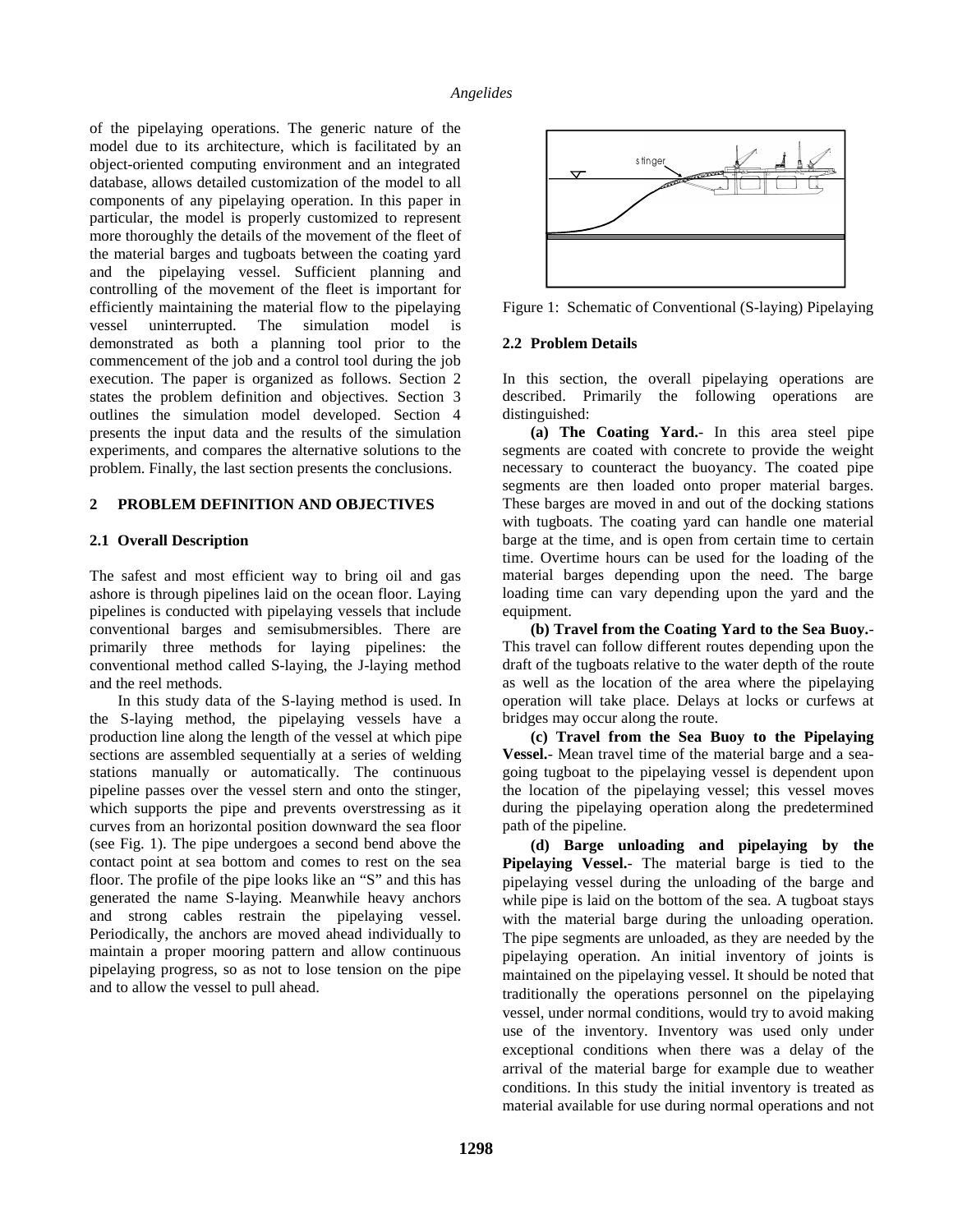only under exceptional conditions. Therefore, when no pipe is available from the material barge, the pipelaying vessel will draw from its initial inventory. The initial inventory is then restocked from the next material barge.

**(e) Travel from the Pipelaying Vessel to the Sea Buoy.**- Mean return travel time of the material barge and the sea-going tugboat to the sea buoy is dependent upon the location of the pipelaying vessel at the time the material barge is emptied. This time can be calculated based on the number and length of pipes on the material barge, the coordinates along the pipeline, and the speed of the tugboat.

**(f) Travel from the Sea Buoy to the Coating Yard.**- The empty material barge is swapped for a full one at the sea buoy and is transported by tugboats back to the coating yard. Delays at locks or curfews at bridges may occur along the route.

**(h) Weather.**- Weather conditions may impact the travel times and the pipelaying vessel operation, but not the coating yard operations.

# **2.3 Problem Objectives**

The objectives of the problem primarily are to determine:

- the minimum number of material barges and tugboats necessary to support the pipelaying vessel operation without shutting it down
- the cost and total duration of the operations
- the required loading rate and operating hours of the coating yard
- the initial date as well as the total duration required for the equipment to be engaged to the project
- the preferred route from the coating yard to the pipelaying vessel.

# **3 SIMULATION MODEL**

The pipelaying operations were analyzed with discrete simulation. The simulation models were developed using Extend version 3.2.2 for the PC (see Extend user manual 1995). It is an Object-Oriented environment in which models are built by assembling and connecting objects. These objects are supplied in libraries or can be created using a built-in, compiled scripting language.

A very useful feature used in this study is the *Hierarchical modeling*. This modeling technique makes complex systems easy to build and understand. The basis of hierarchical modeling is the hierarchical object, which contains other objects that are connected like they would be in a model. These objects represent a portion of the model, or a subsystem. Hierarchical objects can be saved in libraries, and they can have custom icons and animation.

The simulation model was built as a generic model applicable to a whole class of pipelaying projects. Due to the modular and hierarchical object-oriented environment, customization of the structure of the model can be done easily.

The basic components of the simulation model are presented in figure 2. The arrows present the flow of information between the components. The components of the model are described below, except for the Control Blocks and Model Blocks due to space limitations. For those components and for a more detailed explanation of the simulation model we refer to Angelides, et al. (1998).



Figure 2: Overall System Architecture

# **3.1 User Interface**

Once a set of scenarios has been defined in the database and loaded into the simulation model, the user runs the model using the interface. The hierarchical nature of the simulation environment allowed the details of the model to be hidden behind a generic animated picture of the pipelaying operation. In figure 3, this model interface is shown midway through a run. The animation of the basic elements of the problem allows the user to watch the model run, identifying any setup problems that may exist. Animation shows the operation of the coating yard, the location and movements of the barges and tugboats, the location of the sea buoy, the pipelaying operation, and the pipeline that has been laid.

Animation allows the user to become familiar and comfortable with how the simulation is working, providing a visual means of validation. But watching the animation is not sufficient for validation of the model or verification of the computer program. To truly see the details of what is happening in the model, a text trace reports the decisions and actions of the model, with each message date and time stamped. These trace messages flash across the bottom of the screen as seen in figure 3. The model can be paused at each message to allow detailed examination of the workings of the model.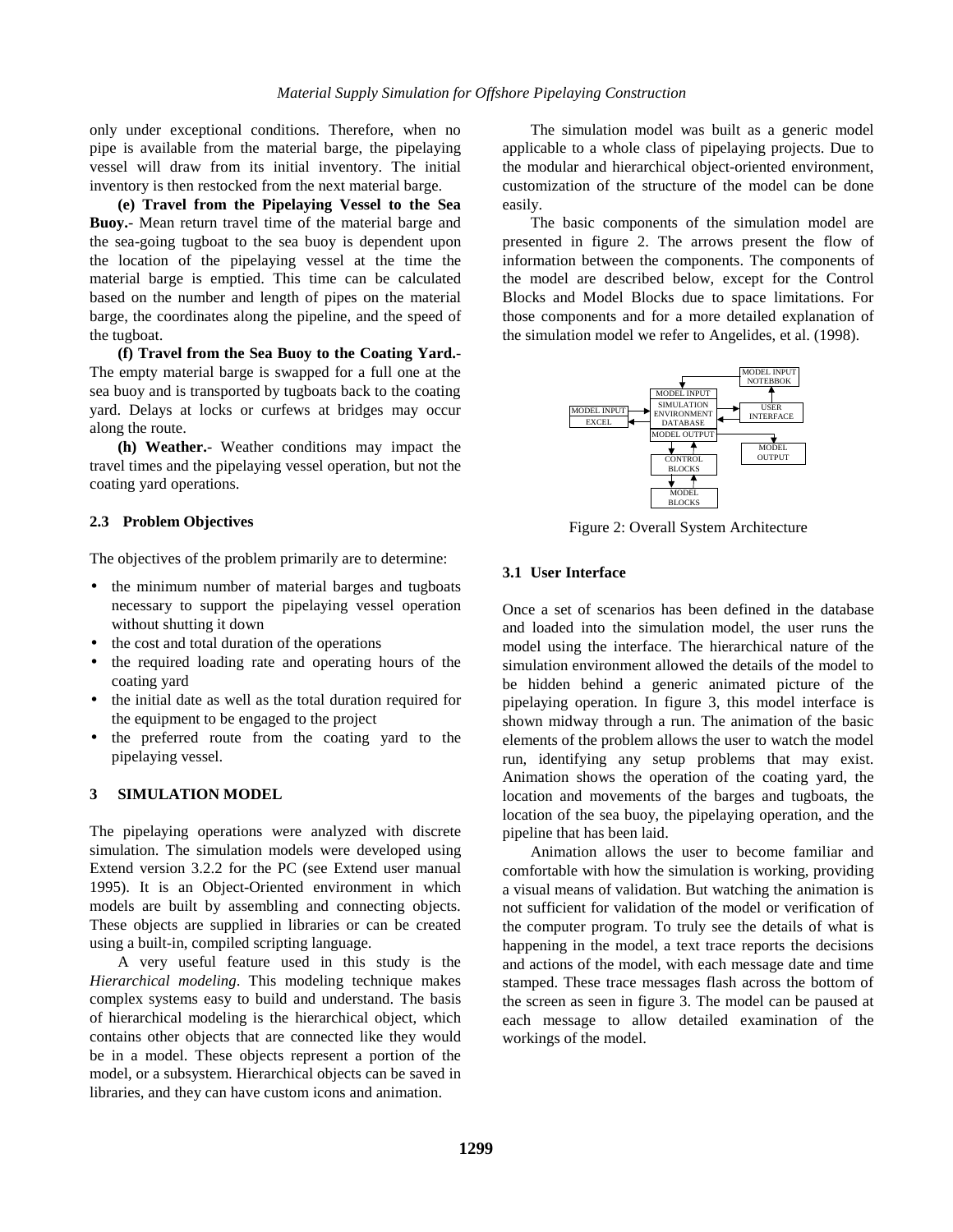

Figure 3: User Interface

The model user interface has everything the user needs to operate the model without opening the innards of the model or even having to access the software's menu. Buttons allow the user to run the model, view the output data and plots, or view and modify the input data in the integrated database.

### **3.2 Model Input**

All the data that drives the model is stored in an integrated simulation database. The database exists both: in Excel, as tables in a Workbook, and in the Extend simulation environment, as shared arrays. The Excel instance of the database has the advantage of providing an environment familiar to the model users. Once the data has been defined in Excel, it is written to a text file and read into the simulation environment. The simulation environment instance of the database facilitates rapid simulation execution as all data is in memory when the model executes; in the same time it makes the data readily available to the users to manipulate as they explore and experiment with the model.

The database consists of 27 tables of data. Each table contains data specific to one aspect of the model, from the running of the coating yard to the offshore pipelaying operation. Tables contain the capacities of the material barge for each type of pipe used in the model, the number of joints of pipe of that size to be laid, the length of each joint, and the time required to load the material barge. Each time in the database can be defined as a fixed (constant) value or as a probability distribution. Tables also contain descriptions of the possible routes that can be traveled, the coordinates of the pipe to be laid and the sea buoy to be used for barge transfer, costs of the equipment, productivity rates of the laying operation (by day or by distance laid), or contain output data.

While all model data resides in the database, there are certain data that needs special accessibility. This data was added to the model's notebook, which can be accessed by clicking on the "Settings" button of the User Interface. An example is the arrival and departure dates for the various

pieces of support equipment. This data over-rides the data read in from the database, and is used in place of the database tables for initial study and final tuning of the equipment requirements.

### **3.3 Model Output**

The "Text Report" button under "OUTPUT" on the left side of the User Interface screen can be used to open the trace, previously mentioned, using Microsoft's Wordpad or Notepad.

Clicking on the "Cost / Util" button of the User Interface screen opens the screen shown in figure 4. In this figure, number of days and equipment cost for the last replication of the simulation are presented on the first three lines. Also, presented are the number of each equipment type with their utilization, the number of operating days and idle time for the pipelaying vessel (LBxx), and the yard overtime used. All these quantities are presented by their mean, standard deviation and the difference of the 95% *t* confidence intervals from the mean for all the replications run in the simulation. The simulation environment database contains output data for every run and it allows additional statistical analysis if this is desired.



Figure 4: Cost, Utilization and Time Results

By clicking on the "Plots" button of the User Interface screen, another screen is obtained that contains output plots of the model.

#### **3.4 Experimentation**

The database was designed to allow the user to set up experiments using the model. These experiments can compare different routing scenarios or the same routing with different equipment configurations. Random numbers in the model database have been carefully configured to assure that an independent stream of random numbers is used for each random input. "Matched pairs" (see Ioannou and Martinez 1986, and Law and Kelton 1991) are used as a variance reduction technique. With this technique, in the analysis of alternatives, each scenario is subjected to the same random events.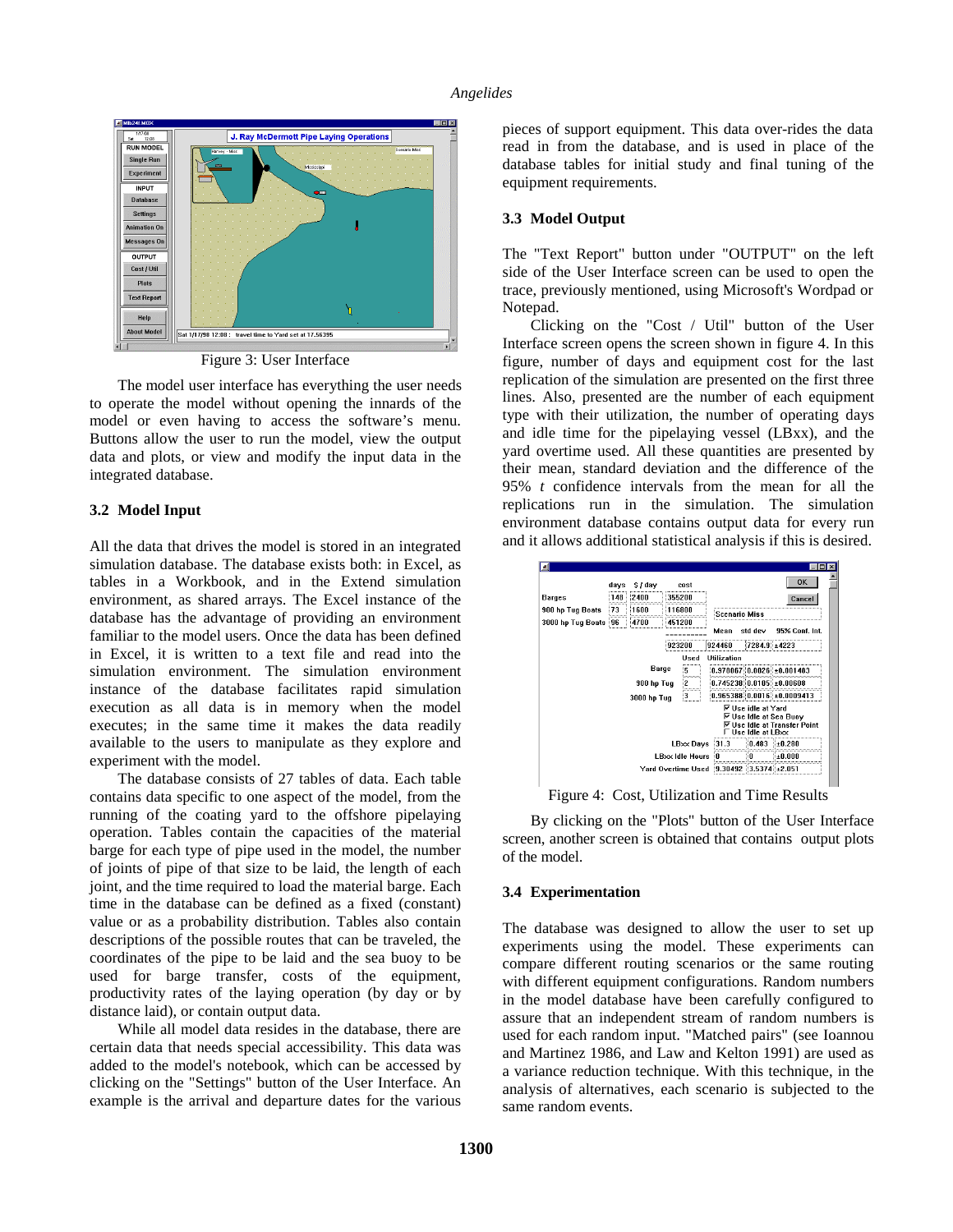### **4 SIMULATION EXPERIMENTS**

### **4.1 Description of Input Data**

In this particular study, the pipelaying vessel named LB30 is laying 6890 pipe sections (joints) of 30" diameter and length 39.3 feet in the Gulf of Mexico. The pipe is transported from the Harvey Coating Yard to LB30 using material barges. The barge load for the first 3712 joints is of 288 joints; the barge load for the remaining joints is 353 joints of pipe. Two sizes of tugboats are used: 900 hp tugboats and 3000 hp sea going tugboats.

The barges/tugboats can travel from and to the Harvey Coating Yard to and from LB30 following three routes. These three routes with the equipment and travel times are presented in Fig. 5. Uniform probability distributions were assumed for travel times. In this figure the double arrows denote the travel of the equipment upstream and downstream as well; the single arrows denote the travel upstream or downstream depending upon the direction of the arrows. In addition to the information presented in Fig. 5, it should be noted that for the case of the ICW route a bridge curfew occurs for Monday through Friday from 6:00 am to 8:30 am and from 4:00 pm to 6:00 pm. In Table 1 the travel speed of the equipment is presented. The cost of the equipment is presented in Table 2.



12hrs±10% Note: ICW Stands for Inter Coastal Waterway

x900 pushes

Figure 5: Material Barge Routes

x900 pushes<br>10 hrs±10%

Table 1: Travel Speed of Equipment

| <b>Travel Speed</b>             | Knots per hour |
|---------------------------------|----------------|
| Sea Buoy to LBxx (Loaded Barge) | 6.0            |
| LBxx to Sea Buoy (Empty Barge)  | 7.0            |

Table 2: Cost of Equipment

| Equipment Type           | Cost per day $(\$)$  |
|--------------------------|----------------------|
| 250 class material barge | $2,400$ per barge    |
| 900 hp tug boat          | $1,600$ per tug      |
| 3000 hp tug boat         | $4,700$ per tug      |
| load out facility        | costs paid by others |
| LB30                     | 135,000              |

The initial inventory on LB30 is 160 joints. The LB30 estimated pipe laying rates before the commencement of the job are presented in Table 3. During the execution of the job, different actual rates were materialized. The actual rates for the first 33 days are presented in Table 4. It should be noted that experts involved with the operations provided all input information.

Table 3: LB30 Estimated Pipe Laying Rates

| Day            |         | Laying Rates (Number of joints per day) |  |  |  |  |
|----------------|---------|-----------------------------------------|--|--|--|--|
|                | Minimum | Maximum                                 |  |  |  |  |
|                | 30      | 55                                      |  |  |  |  |
| $\overline{c}$ | 60      | 110                                     |  |  |  |  |
| 3              | 70      | 110                                     |  |  |  |  |
| 4              | 100     | 140                                     |  |  |  |  |
| 5              | 110     | 150                                     |  |  |  |  |
| 6              | 150     | 210                                     |  |  |  |  |
| 7, 8, 9        | 190     | 220                                     |  |  |  |  |
| 10             | 200     | 230                                     |  |  |  |  |
| 11 - 17        | 200     | 250                                     |  |  |  |  |
| 18             | 220     | 280                                     |  |  |  |  |

Table 4: LB30 Actual Pipe Laying Rates

| Day                      | Laying Rates (No. of joints per day) |
|--------------------------|--------------------------------------|
| 1                        | 8                                    |
| 2, 3                     | 46                                   |
| $\overline{\mathcal{L}}$ | 107                                  |
| 5, 6, 7                  | 141                                  |
| 8                        | 165                                  |
| 9                        | 84                                   |
| 10, 11                   | 136                                  |
| 12, 13                   | 175                                  |
| 14                       | 162                                  |
| 15                       | 145                                  |
| 16                       | 173                                  |
| 17                       | 189                                  |
| 18                       | 170                                  |
| 19                       | 151                                  |
| 20, 21                   | 125                                  |
| 22                       | 112                                  |
| 23                       | 22                                   |
| 24, 25, 26               | 1                                    |
| 27                       | 68                                   |
| 28                       | 218                                  |
| 29                       | 227                                  |
| 30, 31                   | 190                                  |
| 32                       | 206                                  |
| 33                       | 201                                  |

#### **4.2 Results and Comparisons**

Two sets of cases were investigated: Set 1, which used estimated lay rates for LB30 as presented in Table 3, and Set 2, which used the actual rates as presented in Table 4 for days 1 through 33 and an estimated rate of 210 joints/day for day 34 till the end of the project. In each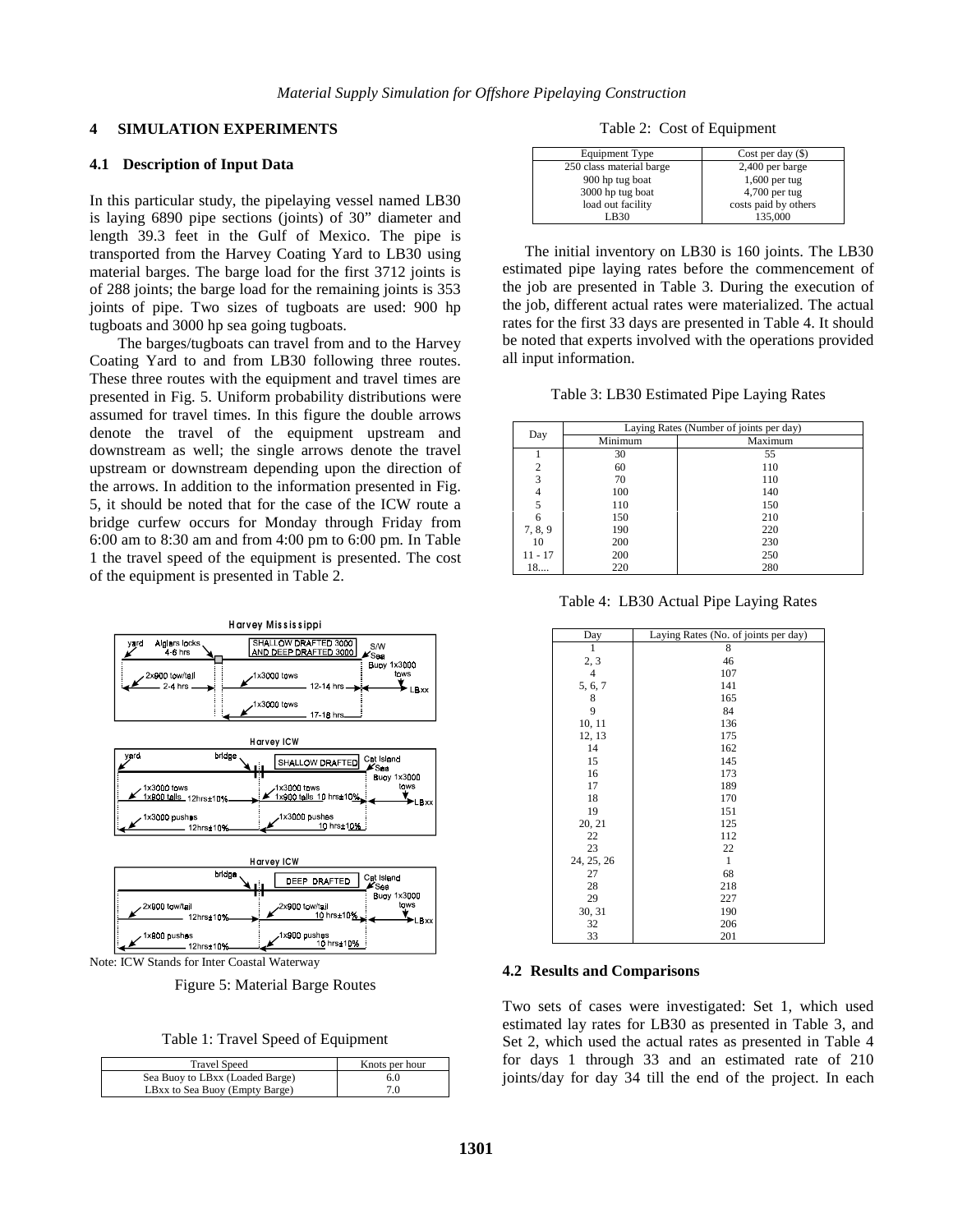simulation case 15 replications were run; this was tested to be a sufficient number of replications.

Set 1 Cases.- In this set of cases three routes were analyzed as presented in Fig. 5, i.e., the Mississippi route, the ICW route with shallow drafted 3000 tugboats and the ICW route with deep drafted 3000 tugboats. The Coating Yard for all cases was operated for 24 hrs.

The three cases analyzed are summarized in Table 5. For these three cases, the usage of the equipment has been determined so the downtime of the LB30 is always zero which implies minimum risk. As can be seen in Table 5, Route 1 (Mississippi) requires slightly shorter time of the LB30 operations; however, the cost of transportation is higher by \$18,000 compared to Route 3 (ICW with deep drafted 3000 hp tugs). Route 2 is the most expensive route. Route 1 could be chosen over Route 3 because of the shorter operating time of LB30 and the lighter river traffic as it has been experienced by the tugboat captains. The variation of the LB30 joint inventory is presented vs. the material barge load number in Fig. 6. In particular, the dots represent the simulation replications, while the solid line represents the mean value across the replications.

**Set 2 Cases.-** In Set 1 Cases, Mississippi route was determined to be the preferred one. That conclusion confirmed the experience and expectation of the operations personnel. During the execution of the project due to several reasons, the actual rates for the first 33 days of Table 4 were quite smaller compared to the estimated rates of Table 3. The obvious consequence would be an increase in the duration of the project; therefore, it was decided to conduct further analysis using the actual rates of Table 4 for the first 33 days and an estimated daily rate of 210 joints for the remaining portion of the project. This additional analysis comprised the Set 2 Cases. These cases are summarized in Table 6. Here it should be noted that the simulation model using the actual conditions for the first 33 days confirmed the progress of the project up to that point. This was a good validity check for the simulation model.

The four cases of Table 6 have the same number of fleet equipment with the same arrival times as in Set 1 Cases except for the number of material barges that are four instead of five; the arrival times for these four material barges are the same with the arrival times of the first four barges in Set 1 Cases. Furthermore, the cases of Table 6 differ from each other with regard to: (a) the Coating Yard loading rates and (b) the Coating Yard operating hours with overtime. The variation of the LB30 inventory for these four cases is shown in Fig. 7.



**ICW R oute U s ing S hallow 3000**





Figure 6: LB30 Inventory vs. Load Number Set 1 Cases



Figure 7: LB30 Inventory vs. Load Number Set 2 Cases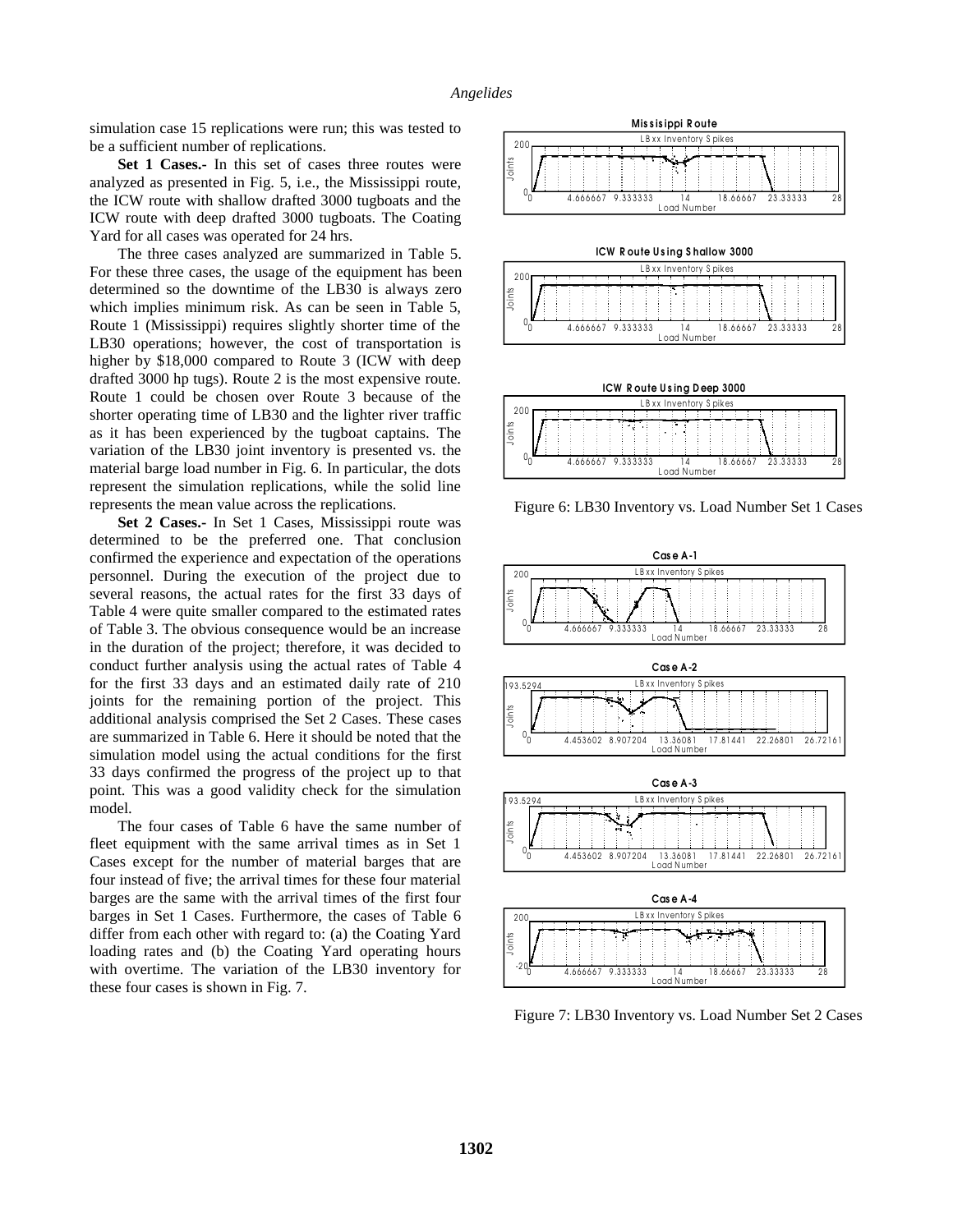## *Material Supply Simulation for Offshore Pipelaying Construction*

| Route Number | Route Description  | Number / Scheduled Start Day |                 |               | LB30 Start Day | Cost (\$) |      | LB30 Days LB30 Idle Hrs |
|--------------|--------------------|------------------------------|-----------------|---------------|----------------|-----------|------|-------------------------|
|              |                    | Barges                       | 900             | 3000          |                |           |      |                         |
|              | Mississippi        | $5/1, 3, 5, 7, 10*$          | 2/1.2           | 3/2.4.7       |                | 924,460   | 31.3 | 0.0                     |
|              | ICW w/Shallow 3000 | 5/1, 2, 3, 6, 20             | 3/1,2.6         | 4/2, 4, 7, 21 |                | 966,550   | 32.0 | 0.0                     |
|              | ICW $w/Deep$ 3000  | 5/1, 2, 3, 4, 15             | 5/1, 1, 2, 2, 4 | 2/2.4         |                | 906.510   | 32.0 | 0.0                     |

#### Table 5: Route Comparison using Estimated Pipelaying Rates

\*Note: The notation 5/1,3,5,7,10 means the five barges arrived on day 1, day 3, day 5, day 7 and day 10 respectively. The same interpretation applies to the rest of the numbers.

Table 6: Analysis using Actual Pipelaying Rates during Project Execution (Mississippi Route)

| Case  | Yard Hrs $+$ OT      | Coating Yard Loading Rate |           | Cost (6000) | LB30 Operations |              |  |
|-------|----------------------|---------------------------|-----------|-------------|-----------------|--------------|--|
|       |                      | Dav                       | Joints/Hr |             | Days            | Idle $(Hrs)$ |  |
| $A-1$ | 0600-1800+2 OT       |                           | 10        | 1,518       | 57.5            | 286          |  |
| $A-2$ |                      |                           | 10        | 1,476       | 57.7            | 246          |  |
|       | 0600-1800+2 OT       | 10                        | 14        |             |                 |              |  |
|       |                      | 21                        | 10        |             |                 |              |  |
| $A-3$ | 0600-1800+6 OT       |                           | 10        | 1,228       | 47.1            | $\Omega$     |  |
|       |                      | 10                        | 14        |             |                 |              |  |
|       |                      | 21                        | 21        |             |                 |              |  |
|       |                      | 31                        | 26        |             |                 |              |  |
| $A-4$ | $0400 - 2400 + 4$ OT |                           | 12        | 1,209       | 45              | $\Omega$     |  |
|       |                      | 31                        | 16        |             |                 |              |  |

In Case A-1 the loading rates of 10 joints/hr and yard operating hours of 6:00 am to 6:00 pm with 2 hours of overtime were used. As it can be seen, the inventory of LB30 dropped to zero for an extensive amount of time which implies shutdown of the LB30 operation for 286 hours. The operating time of LB30 is 57.5 days and the total transport cost is \$1,517,960.

To remove the inventory dip between material barge load numbers 6 and 10 the yard loading rate was increased to 14 joints/day between day 10 and 21. This is reflected in Case A-2. As it can be seen in Case A-2, the LB30 inventory drops to zero joints from material barge load 13 till the end of the project.

To remove the risk implied with the inventory drop at the latter part of the project and to reduce the LB30 downtime, Case A-3 was analyzed. In this case the yard overtime hours were increased from 2 to 6, and the yard loading rate was properly increased, as can be seen in Table 6. Case A-3 has a total LB30 operating time of 47.1 days and a transportation cost of \$1,228,470. Case A-3 is definitely an acceptable case in terms of risk.

Furthermore, Case A-4 was investigated. This case has longer operating hours for the yard and a fast loading rate. Case A-4 gave a LB30 operating time of 45 days and a total transportation cost of \$1,209,150; both these two numbers are favorable compared to Case A-3. The comparison of Case A-3 and Case A-4 demonstrates the importance of properly planning the operations of the coating yard with the objective being the minimization of the total cost to the customer (cost of transportation, cost of the LB30 operations, and cost of the coating yard).

In Set 1 Cases simulation is used as a planning tool, whether in Set 2 Cases simulation is used as a control tool to make proper adjustments during the execution of a project.

## **5 CONCLUSIONS**

Simulation proved to be a very effective tool for analyzing the pipelaying operations considered in this investigation. The object-oriented environment, the hierarchical modeling capabilities, the connectivity with other programs like Excel, and other powerful features of the software "Extend" provided the right environment for developing in a short time a detailed, flexible to adapt to alternative scenarios, and easy to use model.

The simulation model developed addressed all the problem objectives set at the beginning of this paper. In addition, it revealed a very important issue: that it is cost effective for the initial inventory to be used as a source for pipe joints during normal operations and not only under exceptional conditions. Thus, the model suggested revision of existing practices.

The simulation model proved to be effective as a planning tool while using the estimated lay rates for the pipelaying vessel, and as a control tool during the execution of the pipelaying project. As a planning tool, it can be very useful during the bidding phase of a project as well as during the initial preparation of the project after the contractor wins the job. As a control tool, it can be used during the execution of a project to make proper adjustments in addressing unexpected delays or potentially shifting equipment to other projects. In both cases as a planning or control tool the simulation model can facilitate excellent communication among the interested parties: the contractor and the customer. Finally, the flexibility provided by the simulation model to consider alternative scenarios makes it an excellent decision making tool, and a tool for improvement of processes and operations. For all these reasons, the simulation model developed in this investigation passed very successfully the "credibility" test